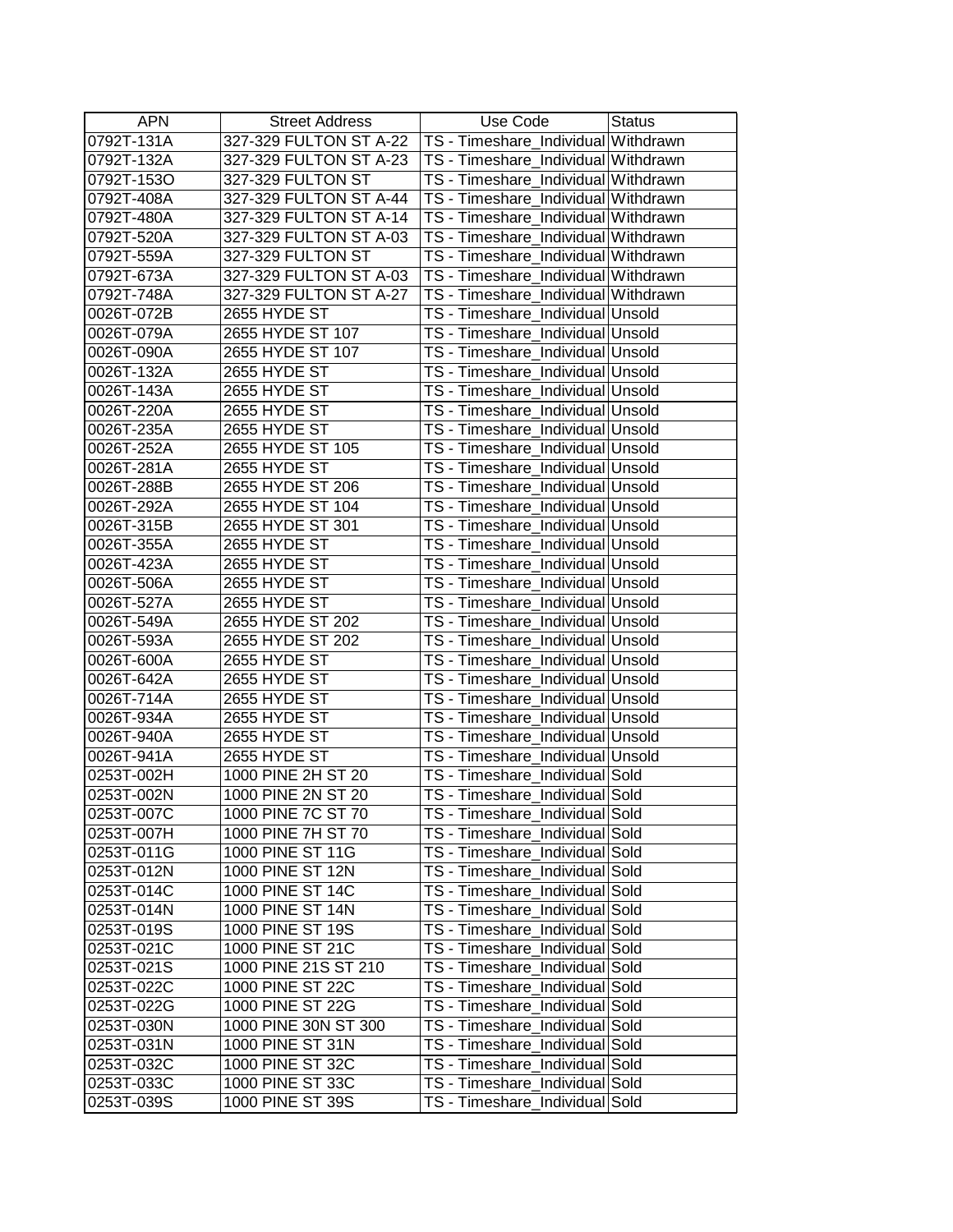| 0253T-041S  | 1000 PINE 41S ST 410   | TS - Timeshare_Individual Sold |  |
|-------------|------------------------|--------------------------------|--|
| 0253T-043G  | 1000 PINE ST 43G       | TS - Timeshare Individual Sold |  |
| 0253T-043H  | 1000 PINE ST 43H       | TS - Timeshare_Individual Sold |  |
| 0253T-044C  | 1000 PINE 44C ST 440   | TS - Timeshare_Individual Sold |  |
| 0253T-044S  | 1000 PINE ST 44S       | TS - Timeshare Individual Sold |  |
| 0253T-045S  | 1000 PINE 45S ST 450   | TS - Timeshare Individual Sold |  |
| 0253T-049N  | 1000 PINE 49N ST 490   | TS - Timeshare_Individual Sold |  |
| 0253T-050G  | 1000 PINE 50G ST 500   | TS - Timeshare_Individual Sold |  |
| 0253T-051S  | 1000 PINE ST 51S       | TS - Timeshare Individual Sold |  |
| 0253T-052S  | 1000 PINE ST 52S       | TS - Timeshare_Individual Sold |  |
| 0253T-055S  | 1000 PINE 55S ST 550   | TS - Timeshare Individual Sold |  |
| 0253T-060S  | 1000 PINE 60S ST 600   | TS - Timeshare_Individual Sold |  |
| 0253T-062N  | 1000 PINE ST 62N       | TS - Timeshare_Individual Sold |  |
| I0253T-065N | 1000 PINE ST 650       | TS - Timeshare_Individual Sold |  |
| 0253T-066H  | 1000 PINE ST 66H       | TS - Timeshare_Individual Sold |  |
| 0253T-067H  | 1000 PINE ST 67H       | TS - Timeshare_Individual Sold |  |
| 0253T-068H  | 1000 PINE ST 68H       | TS - Timeshare_Individual Sold |  |
| 0253T-068S  | 1000 PINE 68S ST 680   | TS - Timeshare_Individual Sold |  |
| 0253T-069N  | 1000 PINE ST 69N       | TS - Timeshare_Individual Sold |  |
| 0253T-079H  | 1000 PINE ST 79H       | TS - Timeshare_Individual Sold |  |
| 0253T-080C  | 1000 PINE ST 800       | TS - Timeshare Individual Sold |  |
| 0253T-085H  | 1000 PINE ST 85H       | TS - Timeshare_Individual Sold |  |
| 0253T-086C  | 1000 PINE ST 86C       | TS - Timeshare_Individual Sold |  |
| 0253T-086G  | 1000 PINE 86G ST 860   | TS - Timeshare Individual Sold |  |
| 0253T-088H  | 1000 PINE 88H ST 880   | TS - Timeshare_Individual Sold |  |
| 0253T-090C  | 1000 PINE 90C ST 900   | TS - Timeshare_Individual Sold |  |
| 0253T-092S  | 1000 PINE ST 92S       | TS - Timeshare_Individual Sold |  |
| 0253T-093S  | 1000 PINE ST 93S       | TS - Timeshare_Individual Sold |  |
| 0253T-095C  | 1000 PINE ST 95C       | TS - Timeshare_Individual Sold |  |
| 0253T-096C  | 1000 PINE 96C ST 960   | TS - Timeshare_Individual Sold |  |
| 0253T-098C  | 1000 PINE ST 98C       | TS - Timeshare_Individual Sold |  |
| 0253T-099G  | 1000 PINE ST 99G       | TS - Timeshare_Individual Sold |  |
| 0253T-102S  | 1000 PINE ST 102S      | TS - Timeshare_Individual Sold |  |
| 0253T-104G  | 1000 PINE 104G ST 1040 | TS - Timeshare Individual Sold |  |
| 0253T-105G  | 1000 PINE 105G ST 1050 | TS - Timeshare_Individual Sold |  |
| 0253T-110S  | 1000 PINE 110S ST 1100 | TS - Timeshare_Individual Sold |  |
| 0253T-114N  | 1000 PINE ST 114N      | TS - Timeshare_Individual Sold |  |
| 0253T-118N  | 1000 PINE ST 118N      | TS - Timeshare_Individual Sold |  |
| 0253T-121N  | 1000 PINE ST 121N      | TS - Timeshare_Individual Sold |  |
| 0253T-122G  | 1000 PINE 122G ST 1220 | TS - Timeshare_Individual Sold |  |
| 0253T-122N  | 1000 PINE ST 122N      | TS - Timeshare Individual Sold |  |
| 0253T-124N  | 1000 PINE 124N ST 1240 | TS - Timeshare_Individual Sold |  |
| 0253T-125N  | 1000 PINE ST 125N      | TS - Timeshare_Individual Sold |  |
| 0253T-126N  | 1000 PINE 126N ST 1260 | TS - Timeshare_Individual Sold |  |
| 0253T-130C  | 1000 PINE ST 130C      | TS - Timeshare_Individual Sold |  |
| 0253T-131C  | 1000 PINE 131C ST 1310 | TS - Timeshare_Individual Sold |  |
| 0253T-134S  | 1000 PINE ST 1340      | TS - Timeshare_Individual Sold |  |
| 0253T-135G  | 1000 PINE ST 135G      | TS - Timeshare_Individual Sold |  |
| 0253T-138C  | 1000 PINE ST 1380      | TS - Timeshare_Individual Sold |  |
| 0253T-145C  | 1000 PINE ST 145C      | TS - Timeshare_Individual Sold |  |
| 0253T-146C  | 1000 PINE ST 146C      | TS - Timeshare_Individual Sold |  |
| 0253T-146G  | 1000 PINE ST 146G      | TS - Timeshare_Individual Sold |  |
|             |                        |                                |  |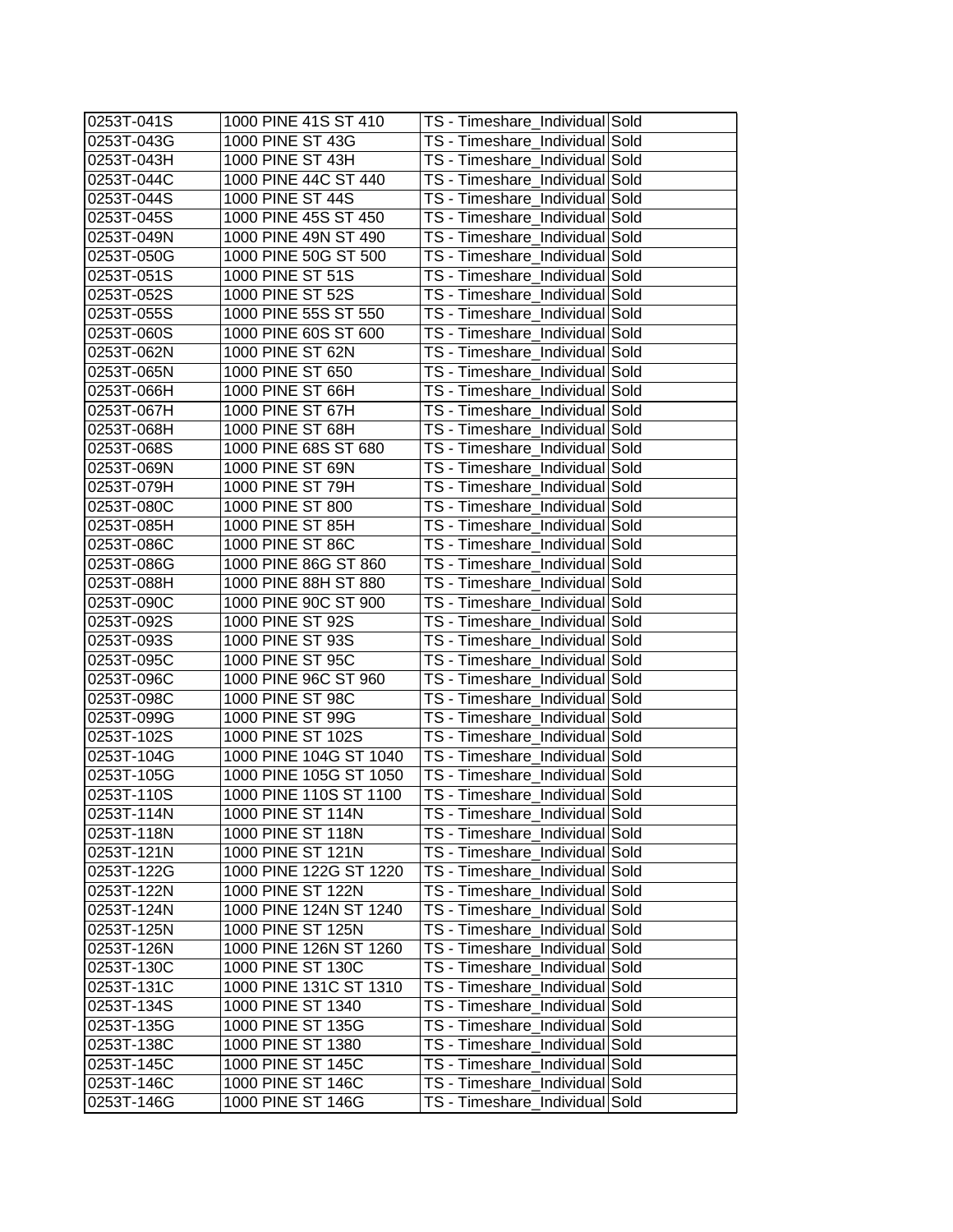| 0253T-148G | 1000 PINE ST 1480      | TS - Timeshare_Individual Sold |  |
|------------|------------------------|--------------------------------|--|
| 0253T-149G | 1000 PINE ST 1490      | TS - Timeshare_Individual Sold |  |
| 0253T-149S | 1000 PINE ST 149S      | TS - Timeshare_Individual Sold |  |
| 0253T-152G | 1000 PINE ST 152G      | TS - Timeshare_Individual Sold |  |
| 0253T-166C | 1000 PINE ST 166C      | TS - Timeshare Individual Sold |  |
| 0253T-168N | 1000 PINE ST 168N      | TS - Timeshare_Individual Sold |  |
| 0253T-169N | 1000 PINE 169N ST 1690 | TS - Timeshare_Individual Sold |  |
| 0253T-173N | 1000 PINE ST 173N      | TS - Timeshare_Individual Sold |  |
| 0253T-181C | 1000 PINE 18C ST 1810  | TS - Timeshare_Individual Sold |  |
| 0253T-185C | 1000 PINE ST 185C      | TS - Timeshare_Individual Sold |  |
| 0253T-192C | 1000 PINE ST 192C      | TS - Timeshare_Individual Sold |  |
| 0253T-200N | 1000 PINE ST 200N      | TS - Timeshare Individual Sold |  |
| 0253T-209N | 1000 PINE ST 209N      | TS - Timeshare_Individual Sold |  |
| 0253T-226N | 1000 PINE 226N ST 2260 | TS - Timeshare_Individual Sold |  |
| 0253T-228N | 1000 PINE ST 228N      | TS - Timeshare_Individual Sold |  |
| 0253T-237N | 1000 PINE ST 237N      | TS - Timeshare_Individual Sold |  |
| 0253T-242N | 1000 PINE ST 242N      | TS - Timeshare Individual Sold |  |
| 0253T-245N | 1000 PINE ST 245N      | TS - Timeshare_Individual Sold |  |
| 0253T-267N | 1000 PINE 267N ST 2670 | TS - Timeshare_Individual Sold |  |
| 0253T-269N | 1000 PINE 269N ST 2690 | TS - Timeshare_Individual Sold |  |
| 0253T-278N | 1000 PINE ST 278N      | TS - Timeshare_Individual Sold |  |
| 0253T-282N | 1000 PINE ST 282N      | TS - Timeshare_Individual Sold |  |
| 0253T-283N | 1000 PINE ST 283N      | TS - Timeshare_Individual Sold |  |
| 0253T-299N | 1000 PINE ST 299N      | TS - Timeshare_Individual Sold |  |
| 0253T-301N | 1000 PINE ST 301N      | TS - Timeshare_Individual Sold |  |
| 0253T-303N | 1000 PINE ST 303N      | TS - Timeshare_Individual Sold |  |
| 0253T-309N | 1000 PINE ST 309N      | TS - Timeshare_Individual Sold |  |
| 0253T-312N | 1000 PINE ST 312N      | TS - Timeshare_Individual Sold |  |
| 0253T-316N | 1000 PINE 316N ST 3160 | TS - Timeshare_Individual Sold |  |
| 0253T-322N | 1000 PINE ST 322N      | TS - Timeshare_Individual Sold |  |
| 0253T-327N | 1000 PINE ST 327N      | TS - Timeshare_Individual Sold |  |
| 0253T-333N | 1000 PINE 333N ST 3330 | TS - Timeshare_Individual Sold |  |
| 0253T-334N | 1000 PINE ST 334N      | TS - Timeshare Individual Sold |  |
| 0253T-342N | 1000 PINE ST 342N      | TS - Timeshare_Individual Sold |  |
| 0253T-343N | 1000 PINE ST 343N      | TS - Timeshare_Individual Sold |  |
| 0253T-348N | 1000 PINE ST 348N      | TS - Timeshare_Individual Sold |  |
| 0253T-350N | 1000 PINE ST 350N      | TS - Timeshare_Individual Sold |  |
| 0253T-351N | 1000 PINE 351N ST 3510 | TS - Timeshare_Individual Sold |  |
| 0253T-368N | 1000 PINE 368N ST 3680 | TS - Timeshare_Individual Sold |  |
| 0253T-370N | 1000 PINE ST 370N      | TS - Timeshare_Individual Sold |  |
| 0253T-374N | 1000 PINE 374N ST 3740 | TS - Timeshare Individual Sold |  |
| 0253T-382N | 1000 PINE ST 382N      | TS - Timeshare_Individual Sold |  |
| 0253T-397N | 1000 PINE ST 397N      | TS - Timeshare_Individual Sold |  |
| 0253T-400N | 1000 PINE ST 400N      | TS - Timeshare_Individual Sold |  |
| 0253T-417N | 1000 PINE ST 417N      | TS - Timeshare Individual Sold |  |
| 0253T-421N | 1000 PINE 421N ST 4210 | TS - Timeshare_Individual Sold |  |
| 0253T-422N | 1000 PINE 422N ST 4220 | TS - Timeshare_Individual Sold |  |
| 0253T-428N | 1000 PINE 428N ST 4280 | TS - Timeshare_Individual Sold |  |
| 0253T-435N | 1000 PINE 435N ST 4350 | TS - Timeshare_Individual Sold |  |
| 0253T-446N | 1000 PINE ST 446N      | TS - Timeshare_Individual Sold |  |
| 0256T-005P | 710 POWELL ST          | TS - Timeshare_Individual Sold |  |
| 0256T-062P | 710 POWELL ST          | TS - Timeshare_Individual Sold |  |
|            |                        |                                |  |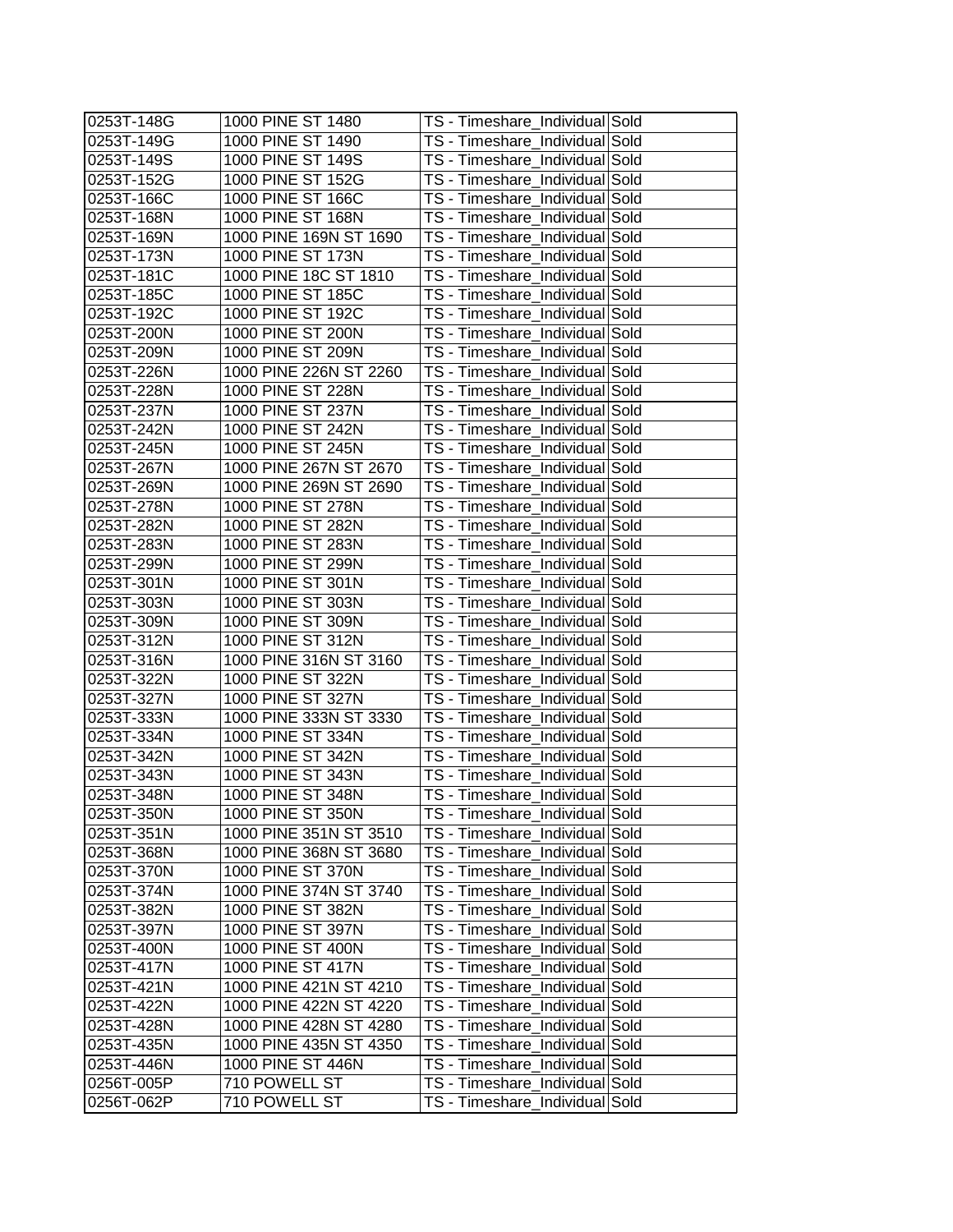| 0256T-070P | 710 POWELL ST          | TS - Timeshare_Individual Sold |  |
|------------|------------------------|--------------------------------|--|
| 0256T-088P | 710 POWELL ST          | TS - Timeshare_Individual Sold |  |
| 0256T-219P | 710 POWELL ST          | TS - Timeshare_Individual Sold |  |
| 0256T-229P | 710 POWELL ST          | TS - Timeshare_Individual Sold |  |
| 0256T-238P | 710 POWELL ST          | TS - Timeshare Individual Sold |  |
| 0256T-242P | 710 POWELL ST          | TS - Timeshare_Individual Sold |  |
| 0306T-010B | 441 MASON ST           | TS - Timeshare_Individual Sold |  |
| 0306T-040A | 441 MASON ST           | TS - Timeshare_Individual Sold |  |
| 0306T-041C | 441 MASON ST           | TS - Timeshare_Individual Sold |  |
| 0306T-048C | 441 MASON ST           | TS - Timeshare_Individual Sold |  |
| 0306T-060B | 441 MASON ST           | TS - Timeshare_Individual Sold |  |
| 0306T-064B | 441 MASON ST           | TS - Timeshare_Individual Sold |  |
| 0306T-117C | 441 MASON ST           | TS - Timeshare_Individual Sold |  |
| 0306T-118C | 441 MASON ST           | TS - Timeshare_Individual Sold |  |
| 0306T-121C | 441 MASON ST           | TS - Timeshare_Individual Sold |  |
| 0306T-122A | 441 MASON ST           | TS - Timeshare_Individual Sold |  |
| 0306T-130B | 441 MASON ST           | TS - Timeshare_Individual Sold |  |
| 0306T-172C | 441 MASON ST           | TS - Timeshare_Individual Sold |  |
| 0306T-185B | 441 MASON ST           | TS - Timeshare_Individual Sold |  |
| 0306T-194C | 441 MASON ST           | TS - Timeshare_Individual Sold |  |
| 0306T-221C | 441 MASON ST           | TS - Timeshare_Individual Sold |  |
| 0306T-278B | 441 MASON ST           | TS - Timeshare_Individual Sold |  |
| 0306T-294C | 441 MASON ST           | TS - Timeshare_Individual Sold |  |
| 0306T-349B | 441 MASON ST           | TS - Timeshare_Individual Sold |  |
| 0306T-370A | 441 MASON ST           | TS - Timeshare_Individual Sold |  |
| 0306T-432A | 441 MASON ST           | TS - Timeshare_Individual Sold |  |
| 0306T-444B | 441 MASON ST           | TS - Timeshare_Individual Sold |  |
| 0306T-506B | 441 MASON ST           | TS - Timeshare_Individual Sold |  |
| 0306T-572B | 441 MASON ST           | TS - Timeshare_Individual Sold |  |
| 0306T-580A | 441 MASON ST           | TS - Timeshare_Individual Sold |  |
| 0306T-585B | 441 MASON ST           | TS - Timeshare_Individual Sold |  |
| 0306T-593B | 441 MASON ST           | TS - Timeshare_Individual Sold |  |
| 0306T-599B | 441 MASON ST           | TS - Timeshare Individual Sold |  |
| 0306T-644A | 441 MASON ST           | TS - Timeshare_Individual Sold |  |
| 0306T-647A | 441 MASON ST           | TS - Timeshare_Individual Sold |  |
| 0306T-814B | 441 MASON ST           | TS - Timeshare_Individual Sold |  |
| 0306T-843B | 441 MASON ST           | TS - Timeshare_Individual Sold |  |
| 0306T-870A | 441 MASON ST           | TS - Timeshare Individual Sold |  |
| 0306T-876A | 441 MASON ST           | TS - Timeshare Individual Sold |  |
| 0306T-895B | 441 MASON ST           | TS - Timeshare_Individual Sold |  |
| 0306T-915A | 441 MASON ST           | TS - Timeshare Individual Sold |  |
| 0306T-948B | 441 MASON ST           | TS - Timeshare_Individual Sold |  |
| 0306T-979B | 441 MASON ST           | TS - Timeshare_Individual Sold |  |
| 0306T-983B | 441 MASON ST           | TS - Timeshare_Individual Sold |  |
| 0792T-023E | 327-329 FULTON ST      | TS - Timeshare_Individual Sold |  |
| 0792T-039O | 327-329 FULTON ST B-40 | TS - Timeshare_Individual Sold |  |
| 0792T-041E | 327-329 FULTON ST C-42 | TS - Timeshare_Individual Sold |  |
| 0792T-066E | 327-329 FULTON ST      | TS - Timeshare_Individual Sold |  |
| 0792T-073O | 327-329 FULTON ST      | TS - Timeshare_Individual Sold |  |
| 0792T-098O | 327-329 FULTON ST B-48 | TS - Timeshare_Individual Sold |  |
| 0792T-154A | 327-329 FULTON ST A-46 | TS - Timeshare_Individual Sold |  |
| 0792T-157O | 327-329 FULTON ST B-04 | TS - Timeshare_Individual Sold |  |
|            |                        |                                |  |